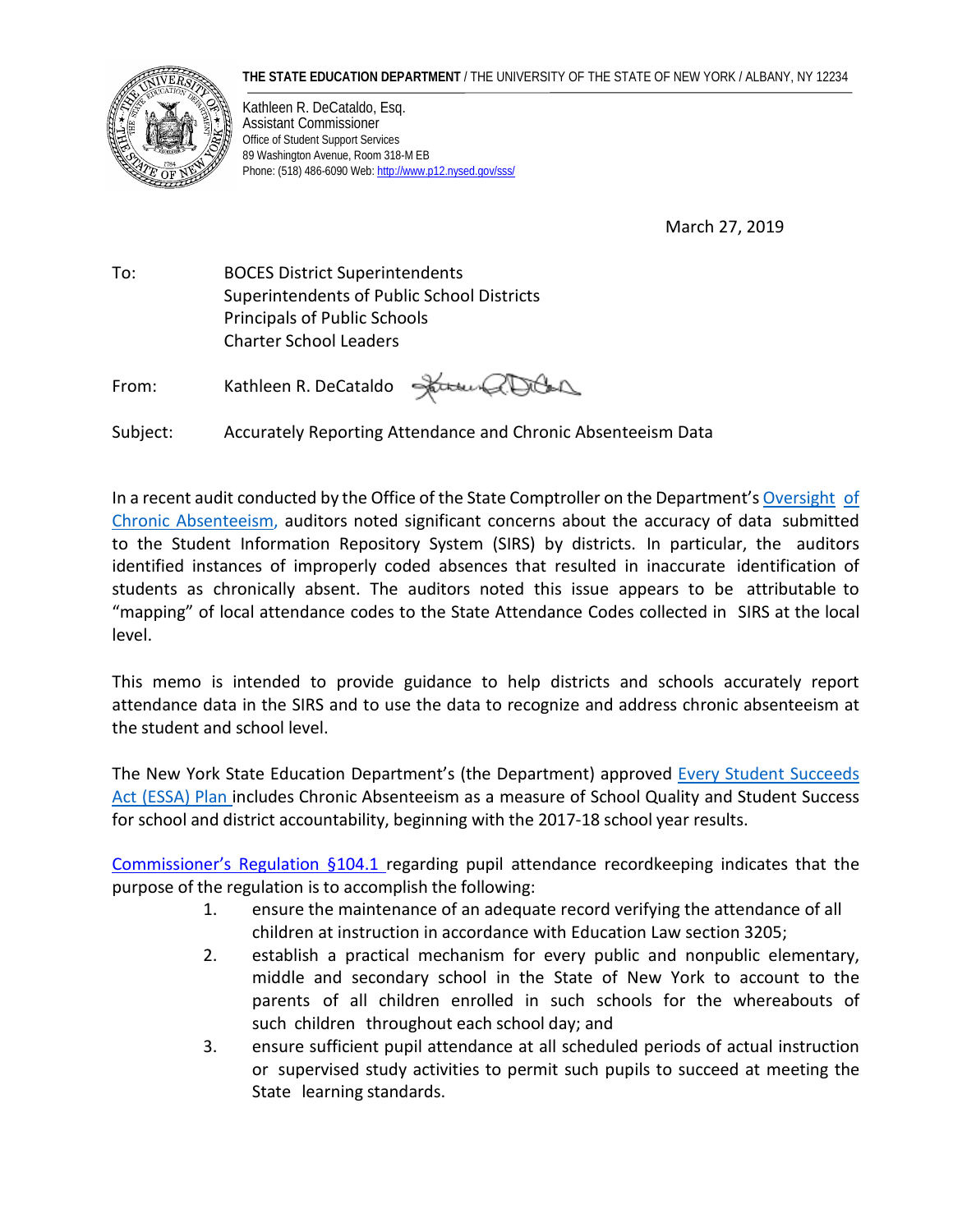It is understood that to comply with these requirements, district and school attendance systems contain detailed records that allow school officials to "*account to the parents of all children enrolled in such schools for the whereabouts of such children throughout each school day."*

Although the detail of the records collected by district and school attendance systems throughout the state may vary, it is necessary for these local attendance codes to be "mapped" to the State Attendance codes collected in SIRS. The State Attendance codes are "E" for an excused absence, and "U" for an unexcused absence. For example, a school local attendance system may include codes that track why a student was not present in class(es) for events such as field trips, school nurse office visits, or an off-campus school event. Such information is necessary to account for a student's whereabouts during the school day. However, for the purpose of reporting data regarding chronic absenteeism, school activities should not be reported in SIRS as excused ("E") or unexcused ("U") absences.

Chronic absenteeism or absence differs from traditional attendance collection systems because the emphasis is on *missed instructional time* without a focus on the reason(s) that instructional time is missed. This distinguishes it from truancy, which focuses exclusively on unexcused absences.

Chronic absence data gives schools and districts the ability to identify students within their schools who repeatedly miss instruction. To address the auditors' identified instances of improperly coded absences that resulted in inaccurately identifying students as chronically absent, districts **must** take steps to ensure the following:

- Accurate "mapping" of State Attendance codes collected in SIRS to local attendance codes in district (or school) student management systems used to maintain student attendance records;
- School-affiliated absences from instruction, such as field trips, assemblies, college fairs, etc. as defined in local attendance policy, **are not reported as absences**from school in SIRS;
- Other than school-affiliated activities (mentioned above) that are not reported as absences from instruction, all other missed instructional time should be reported as an absence;
- **Complete and accurate** daily student attendance, enrollment, and school calendar data are submitted to SIRS, and that data submitted to SIRS are reviewed, verified, and re-submitted to SIRS as necessary, prior to the reporting deadline (for more information see the SIRS reporting timeline: [http://p12.nysed.gov/irs/\)](http://p12.nysed.gov/irs/);
- An internal process for verification and communication between the data coordinator and the attendance official that meets the individual needs of the district or school is established to ensure accurate data are reported to SIRS; and
- The superintendent reviews and certifies the accuracy of the data that have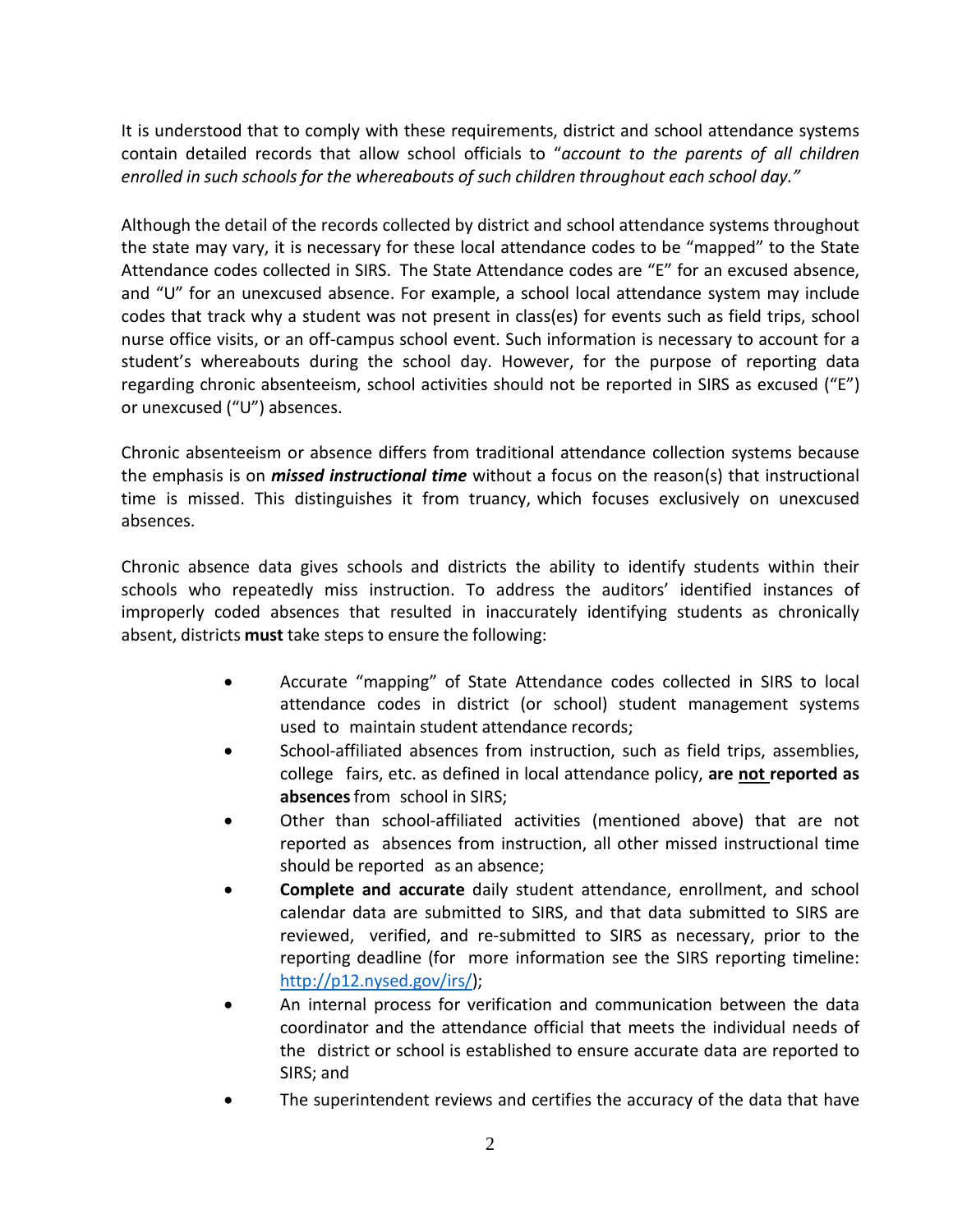been submitted in SIRS in accordance with the SIRS reporting timeline [\(http://p12.nysed.gov/irs/\)](http://p12.nysed.gov/irs/).In the coming months, the Department will be contacting selected schools and districts to schedule on-site monitoring visits to review current attendance practices and data accuracy.

## **Verifying Accuracy of Data Reported to the Department**

Attendance and chronic absenteeism verification reports are available in the Department's Level 2 Verification Reporting System (L2RPT) to assist schools in verifying the accuracy of data submitted in SIRS and used in accountability determinations. A brief description of the reports is provided below . More specific information is available in the report guides posted at <http://www.p12.nysed.gov/irs/level2reports/SIRS-360--361-combinedReportGuide.pdf>and [http://www.p12.nysed.gov/irs/level2reports/documents/sirs-107-chronic-absenteeism](http://www.p12.nysed.gov/irs/level2reports/documents/sirs-107-chronic-absenteeism-accountability-report-guide.pdf)[accountability-report-guide.pdf.](http://www.p12.nysed.gov/irs/level2reports/documents/sirs-107-chronic-absenteeism-accountability-report-guide.pdf)

**SIRS–351 Student [Attendance](http://www.p12.nysed.gov/irs/level2reports/documents/SIRS_351-360-361-370AttdnceAbsenceandDayCalRprtGuiderev3.6.18_005.pdf) Summary Report**: This report provides a year-to-date summary count of students absent (excused, unexcused), tardy, in-school and out-ofschool suspensions. This report is intended to provide a brief summary of the daily student attendance records being reported in SIRS to simplify the task of verification. As with other summary reports in L2RPT, designated staff can "drill through" from the summary report to a student detail report that shows for each day, the students who are included in the summary count.

**SIRS-360 Student [Attendance](http://www.p12.nysed.gov/irs/level2reports/documents/SIRS_351-360-361-370AttdnceAbsenceandDayCalRprtGuiderev3.6.18_005.pdf) Daily Summary Report:** This report provides a daily summary count of students enrolled, absent and tardy. This report is intended to provide a simplified summary of the daily student attendance records being reported in SIRS to assist in the task of verification. As with other summary reports in L2RPT, designated staff can "drill through" from the summary report to a student detail report that shows for each day, the students who are included in the summary count.

**SIRS–361 Year-to-Date Student [Attendance/Absenteeism](http://www.p12.nysed.gov/irs/level2reports/documents/SIRS_351-360-361-370AttdnceAbsenceandDayCalRprtGuiderev3.6.18_005.pdf) Summary Report**: This report provides, by grade or by student subgroup, a year-to-date summary of attendance days, the number of students enrolled during the school year, the number and percentage of students absent between 0-4% of enrolled school days, 5-9% of enrolled school days (atrisk of becoming chronically absent), and 10% or more of enrolled school days (chronically absent). Designated staff can "drill through" from the summary report to a student detail report that shows the following for each student:

- the number of days enrolled, present, and absent; and
- the start and end enrollment dates.

**SIRS-370 Day Calendar Summary Report -** This report provides a summary of the data reported for each calendar day types by grade for instructional and non-instructional days. The drill through provides a day type for each calendar day by month. The count of